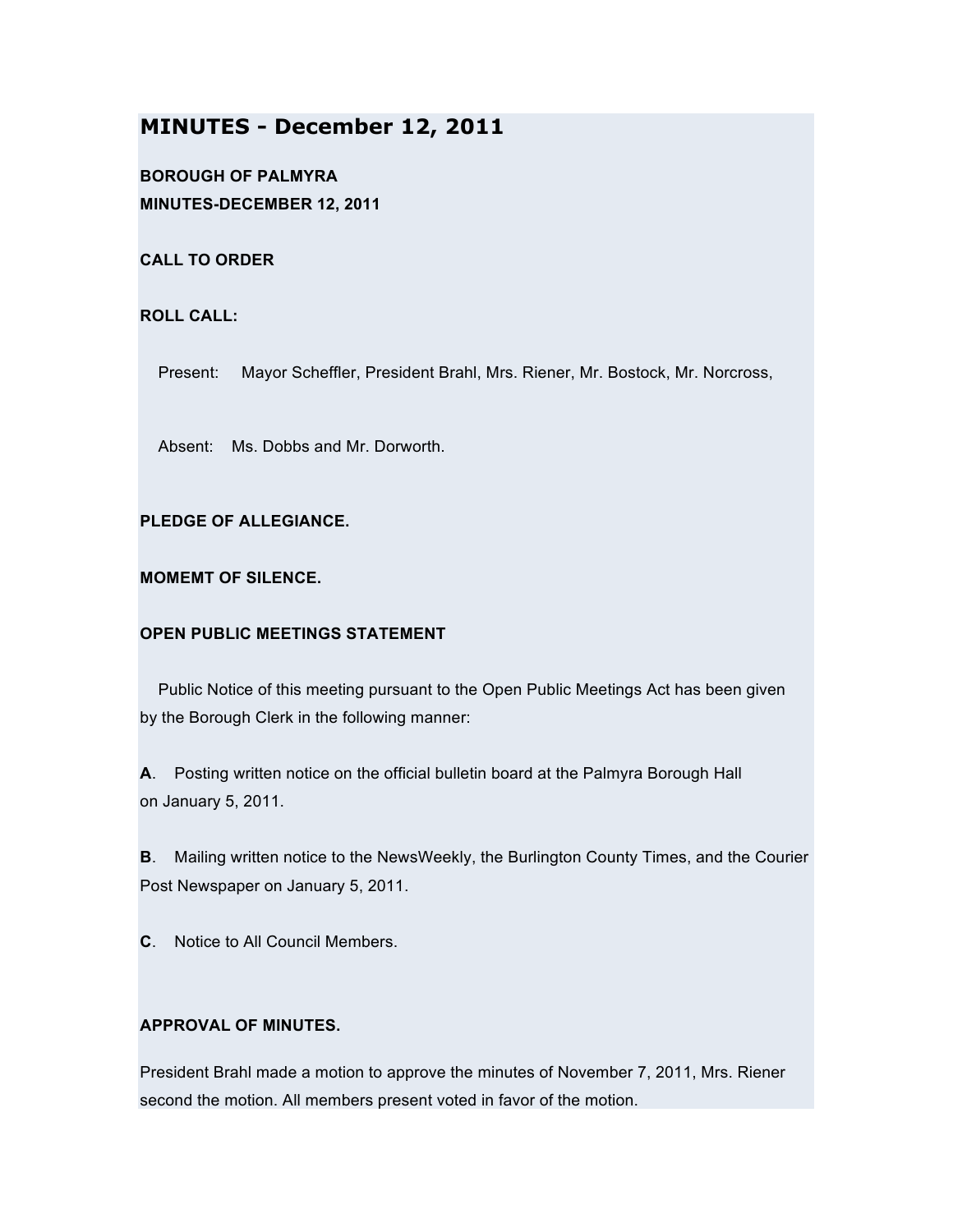#### **CORRESPONDENCE.**

A. Mayor Scheffler announced that the Reorganization Meeting for Borough Council will be held on January 7, 2012 at Noon. Borough Council will also hold a special meeting on December 22, 2011 at 6pm for end of the year action and also discussion on insurance coverage. The meeting will be advertised.

B. Mayor Scheffler acknowledged that Borough Council and herself had received a letter from the BID.

#### **OLD BUSINESS.**

**A.** Resolution 2011-202, Resolution Adopting A Cash Management/Handling Policy For The Tax Office. Mr. Norcross made a motion to approve the resolution, Mr. Bostock second the motion. At the call of the roll, the vote was:

AYES: President Brahl, Mrs. Riener, Mr. Bostock, Mr. Norcross. NAYES: None.

### **ORDINANCE ON SECOND READING.**

**A.** Ordinance 2011-26, An Ordinance Amending Sections 204 and 1400A Of The Borough of Palmyra Land Development. (driveway). President Brahl made a motion to open the public hearing on the ordinance, Mr. Norcross second the motion. All members present voted in favor of the motion.

Ms. Wills-West Fifth Street- inquired about her driveway and that it goes upto the factory. Mrs. Riener explained to her that the Land Use office will answer questions on the driveway requirements and that there is also a waiver form for anyone who has an existing use. Mr. Small-Delaware Avenue-inquired if he has to pay his driveway. Mrs. Riener explained that the ordinance was for the issues of residents parking on their front lawns and also having no curb cut. There are requirements from the state also concerning water run-off and that Mrs. Kilmer will look at each curb cut and determine the needs for the property. Mr. Small explained that the sewer line is under his driveway and that he does not agree with not allowing people to park on their lawns. His parents bought the house years ago and have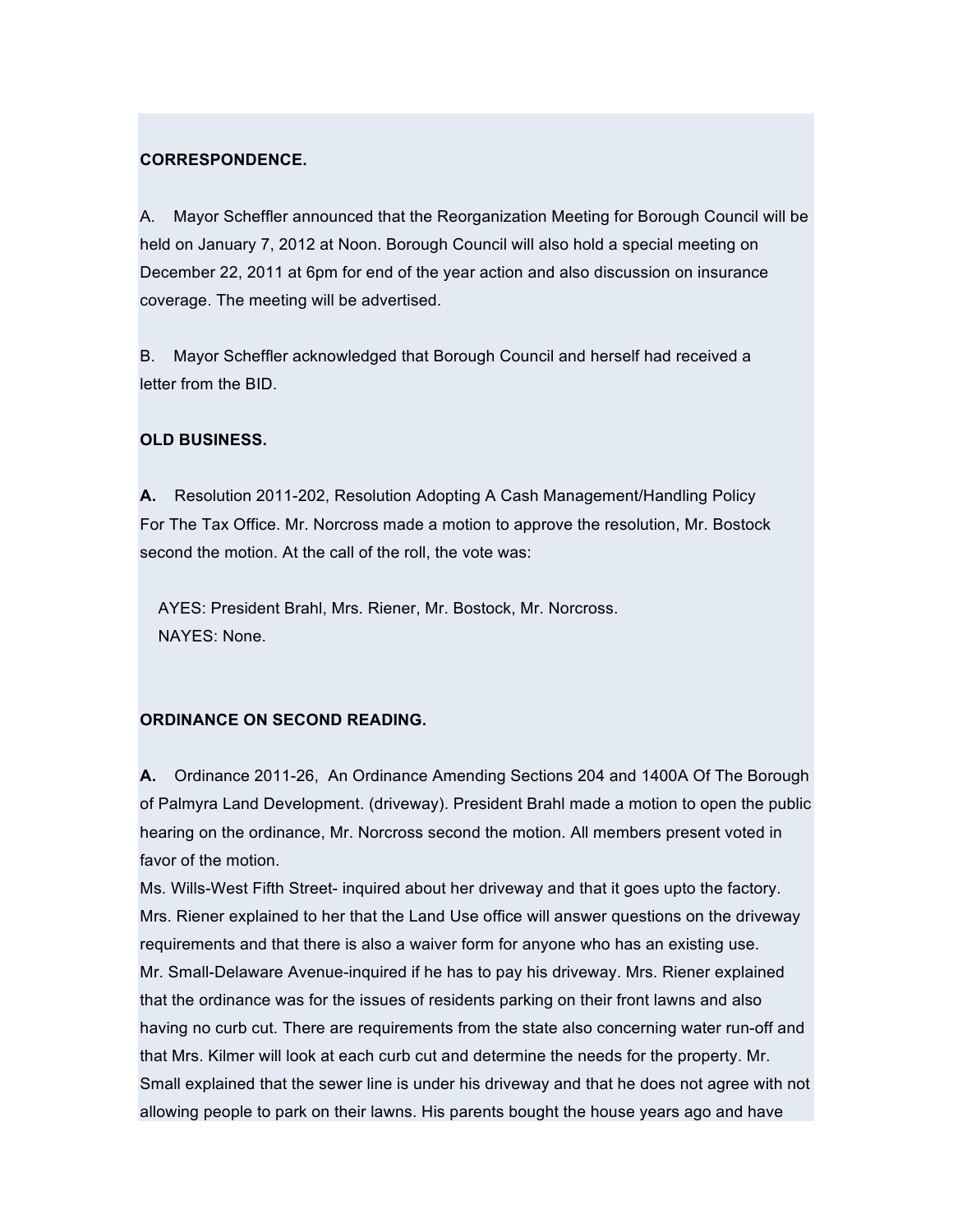always park vehicles on the front lawn that they were attempting to sell. Mrs. Riener replied that the borough had received several complaints about cars left on the lawns and that people without curb cuts need to stop jumping the curb and parking on the lawn. Mrs. Kilmer will review each situation and make a determination. Mr. Small discussed that a lot of homes do not have the option of parking on the street and that the ordinance should be put upto a vote of the entire town and that it is affecting all taxpayers. Mr. Norcross explained that the actual ordinance has been on the book for years and it was only changed to allow gravel or stone to be used for improvements. Mayor Scheffler discussed that she recognizes that there is a lot of complaints about parking on lawns and that they always try to make the public aware of ordinances that council is working on. Mrs. Rex-Delaware Avenue-inquired if the council is requiring the residents to put in driveways, they should not charge to get a permit. Mr. Norcross replied that a permit is required for an inspection. Mrs. Rex explained that there are boats and cars on lawns and that the owners have a right to use their own lawn. Resident-Park Avenue discussed that there has been a trailer behind the garage since 1987. Mr. Gural explained that the ordinance is for front yards and vehicular traffic. The resident explained that last year he got a letter of violation from the Borough because he parked on

his front lawn during a snowstorm due to not be able to park on the street.

Resident-Delaware Avenue explained that she has cancer and cannot park on the street to carry in her groceries and has to pull the car upto the door. Mayor Scheffler explained that the ordinance is for someone who is constantly parking on the lawn and that exceptions can be made for a limit amount of time through the zoning officer. Resident explained that due to high medical bills, that she has no money for gravel or stone. Mayor Scheffler discussed that the ordinance will not take effect until June so that residents will have time to follow the rules and regulations of the ordinance.

President Brahl made a motion to close the public hearing on the ordinance, Mr. Norcross second the motion. All members present voted in favor of the motion.

Mr. Bostock discussed that when he read the ordinance, he did not recall seeing any section dealing with medical issues. Mr. Gural explained that handicapped parking is considered on a case to case person and is usually only for parking on the streets. The land use board regulates the use of properties.

President Brahl made a motion to adopt the ordinance on second reading, Mrs. Riener second the motion. At the call of the roll, the vote was:

AYES: President Brahl, Mrs. Riener, Mr. Norcross.

NAYES: Mr. Bostock. The ordinance was adopted on second and final reading and will take effect after publication according to law.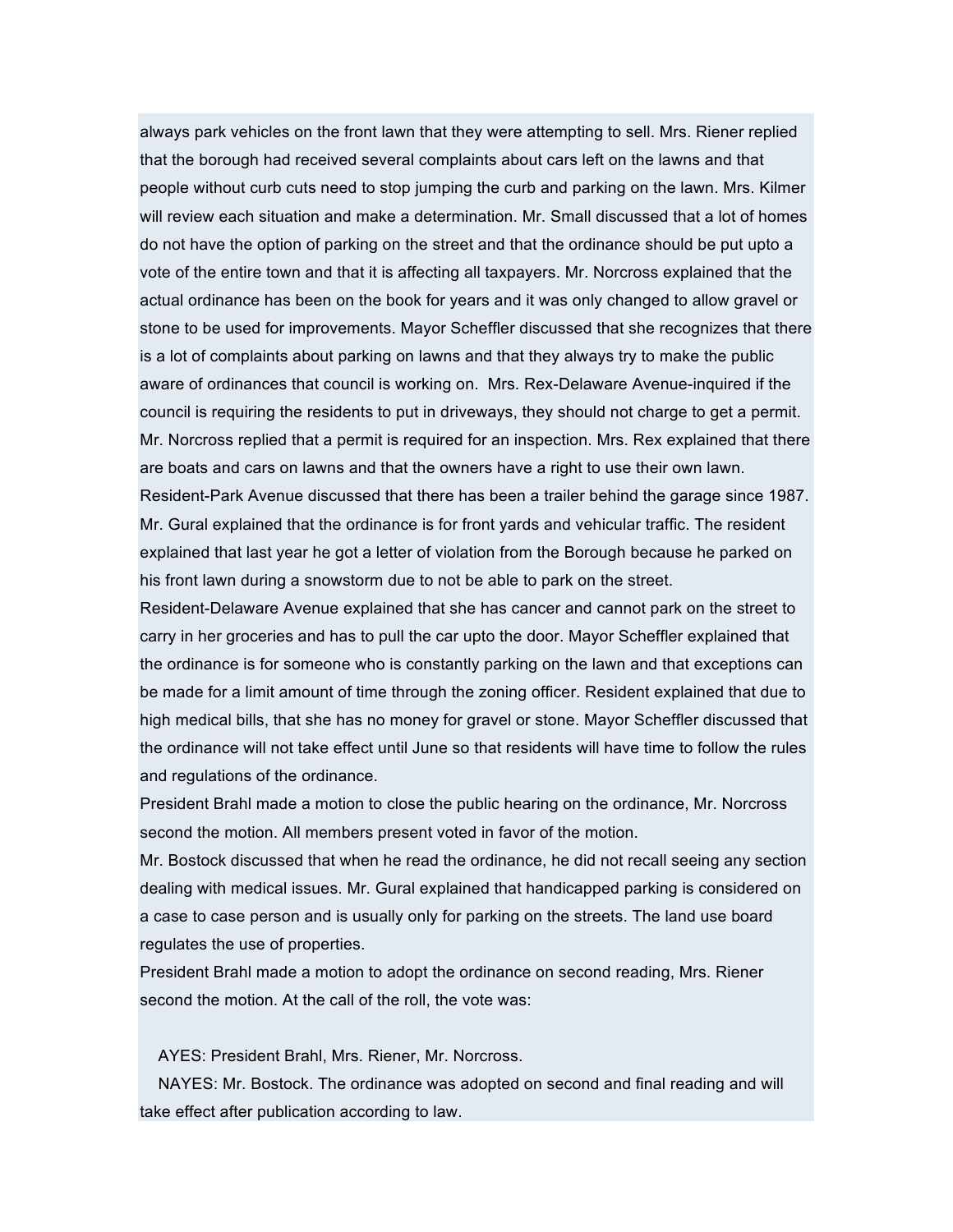**B.** Ordinance 2011-27, An Ordinance of the Borough of Palmyra To Provide For And Determine The Rates Of Compensation Of Each Officer And Employee. President Brahl made a motion to open the public hearing on the ordinance, Mr. Norcross second the motion. All members present voted in favor of the motion.

Mr. Small-Delaware Avenue inquired if the last ordinance passed and was adopted. Mayor Scheffler replied that the ordinance was adopted and will take effect in June. President Brahl made a motion to close the public hearing on the ordinance, Mr. Norcross second the motion. All members present voted in favor of the motion. President Brahl made a motion to adopt the ordinance on second and final reading, Mr. Bostock second the motion. At the call of the roll, the vote was:

AYES: President Brahl, Mrs. Riener, Mr. Bostock, Mr. Norcross.

NAYES: None. The ordinance was adopted on second and final reading and will take effect after publication according to law.

**C.** Ordinance 2011-28, An Ordinance Of The Borough Of Palmyra Re-Adopting And Amending The Non-Uniformed Employees Handbook Regarding Crossing Guards, Seasonal Employees, Part-Time Employees, Inclusion Of Previously Adopted Policies, Time Clock Usage, Lateness, Health Benefits, Benefits for New Hires, Drivers' Licenses Requirements, Council Meeting Attendance And Other Miscellaneous Matters. Mr. Gural reviewed the summary page that was given to council and that the last two pages of the handbook contain the bulk of the changes. President Brahl made a motion to open the public hearing on the ordinance, Mr. Bostock second the motion. All members present voted in favor of the ordinance. No one wishing to be heard, President Brahl made a motion to close the public hearing, Mr. Bostock second the motion. All members present voted in favor of the motion. President Brahl made a motion to adopt the ordinance on second and final reading, Mrs. Riener second the motion. At the call of the roll, the vote was:

AYES: President Brahl, Mrs. Riener, Mr. Bostock, Mr. Norcross.

NAYES: None. The ordinance was adopted on second and final reading and will take effect after publication according to law.

**D.** Ordinance 2011-29, An Ordinance Of The Borough Of Palmyra Amending Chapter 237 Of The Code Of The Borough Of Palmyra Entitled Streets And Sidewalks By Deleting Under Article 1 Paragraph 237-1, Awnings. President Brahl made a motion to open the public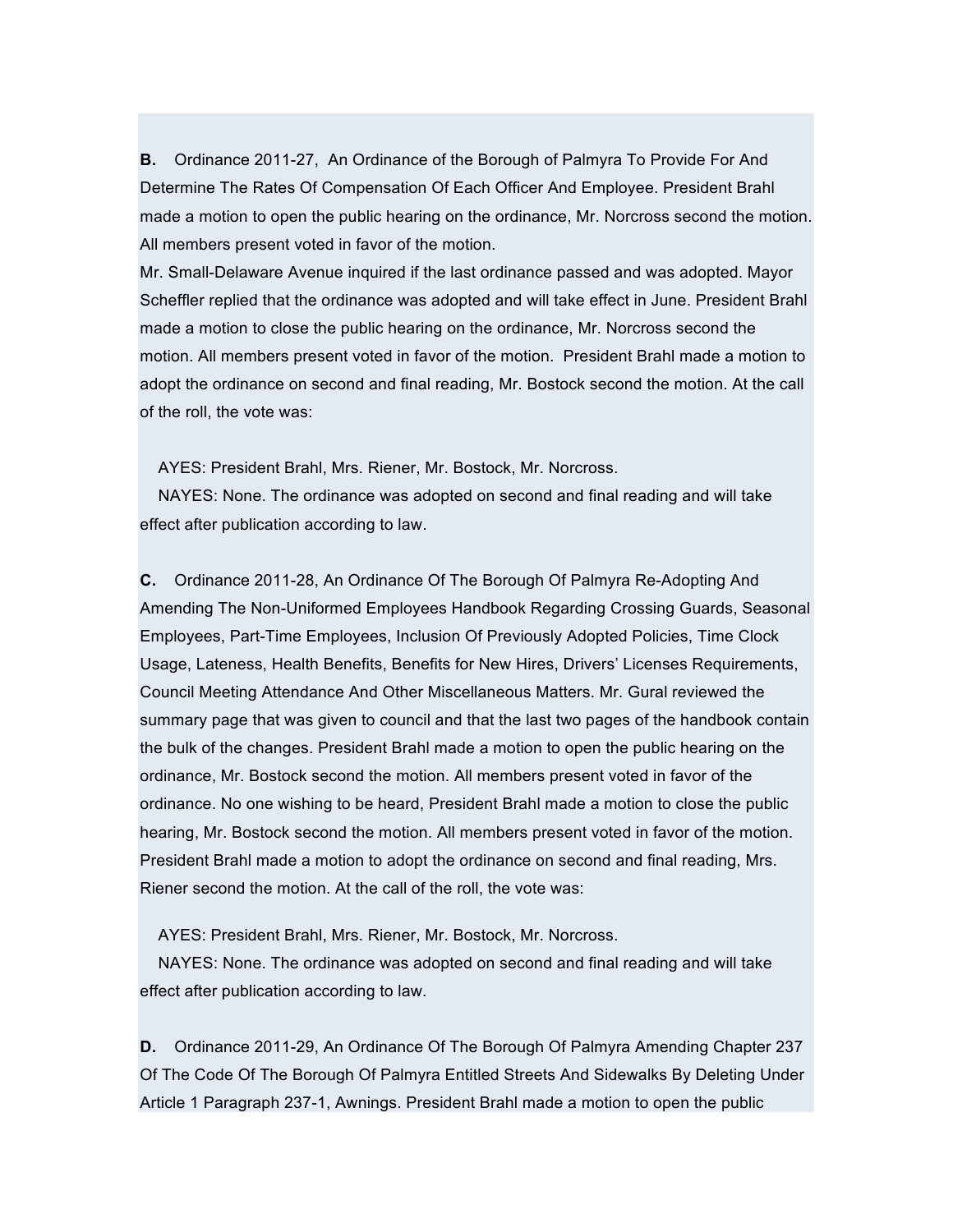hearing on the ordinance, Mr. Bostock second the motion. All members voted in favor of the motion. Mr. Fratto-Broad Street inquired if this removes the requirement for all awnings to go to the Land Use Board? Mrs. Riener replied that Mrs. Kilmer will review the awning and make a determination. No one else from the public wishing to be heard, President Brahl made a motion to close the public portion, Mr. Bostock second the motion. All members present voted in favor of the motion. President Brahl made a motion to adopt the ordinance on second reading, Mrs. Riener second the motion. At the call of the roll, the vote was:

AYES: President Brahl, Mrs. Riener, Mr. Bostock, Mr. Norcross.

NAYES: None. The ordinance was adopted on second and final reading and will take effect after publication according to law.

**E.** Ordinance 2011-30, An Ordinance Of The Borough Of Palmyra Establishing Policies, Procedures, Rules and Regulations For The Community Center. Mr. Gural explained that the ordinance allows the Borough to make further changes in the future by resolution. The community center committee put together rules for the center and the kitchen as well as rental fees. President Brahl expressed his thanks to the committee for wrapping everything into one document. President Brahl made a motion to open the ordinance for a public hearing, Mr. Bostock second the motion. All members present voted in favor of the motion. Mr. Schwering Sr. inquired if the rules will be posted somewhere? Mr. Gural will have them on the borough's website as well as the form to register for the center. Mr. Schwering inquired as to how much advance notice will have to be given to use the center. Mr. Gural explained that at least two weeks notices and that there is a lot going on at the center and that they want to be flexible with the center.

Mr. Norcross requested that the rules and regulations for Legion Field also be placed on the website.

Mr. Fratto-Broad Street inquired if the organizations that currently use the center will have to reapply. Mr. Gural replied that all organizations were only given to the end of the year and that they will need to reapply.

Mrs. Jones- inquired as to how the new rules and regulations affect the senior program? Mr. Gural explained that the center is for the entire community and that the seniors will have use of the center every day and that the current schedule of groups does not affect their schedule. Mr. Gural discussed that the seniors will also have to present a certificate of insurance.

President Brahl made a motion to close the public portion, Mr. Bostock second the motion.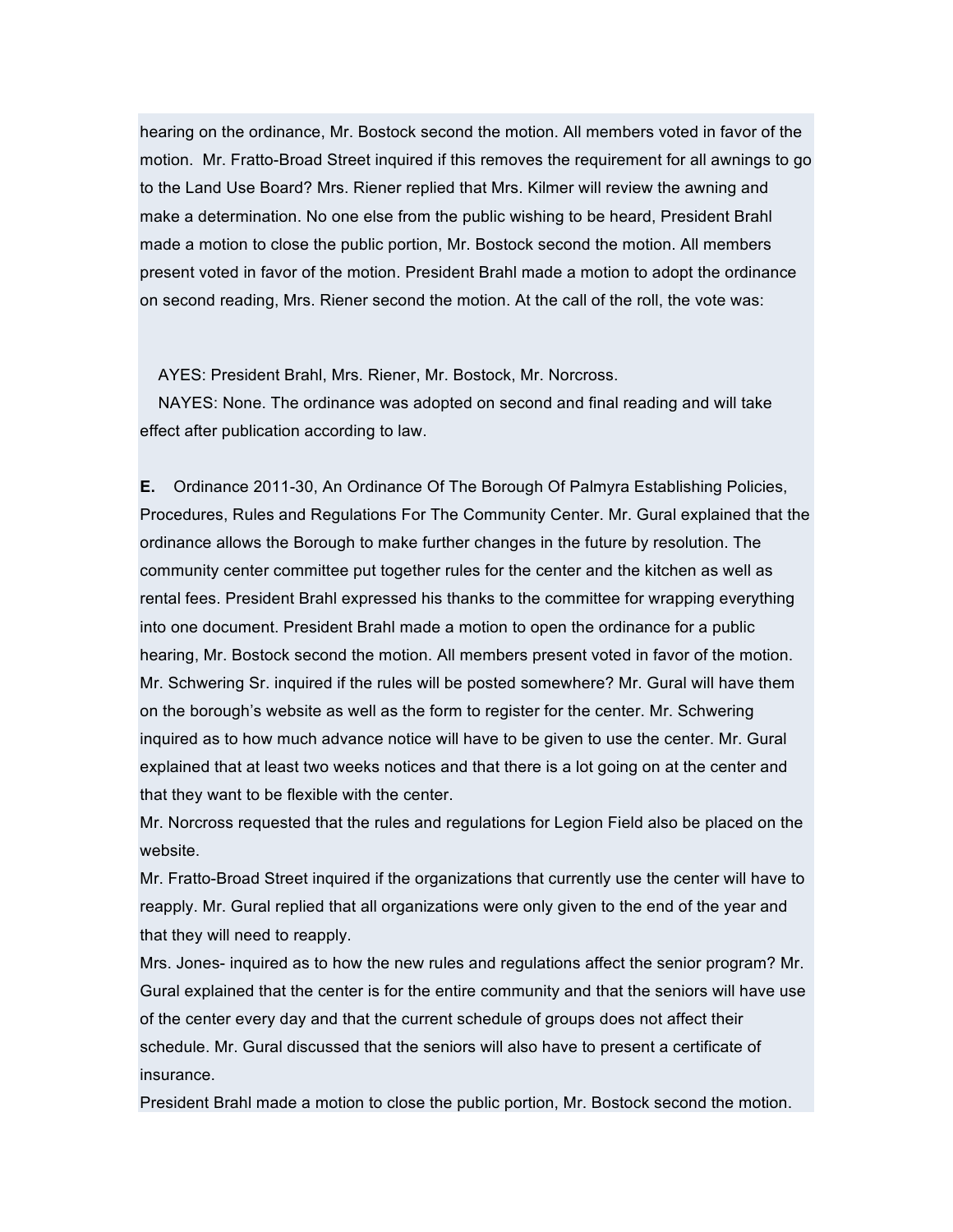All members present voted in favor of the motion. President Brahl made a motion to adopt the ordinance on second reading, Mr. Bostock second the motion. At the call of the roll, the vote was:

AYES: President Brahl, Mrs. Riener, Mr. Bostock, Mr. Norcross.

NAYES: None. The ordinance was adopted on second and final reading and will take effect after publication according to law.

### **NEW BUSINESS.**

Consent Agenda-A Items through E will be considered in one motion with no discussion needed. Consent agenda items which require further discussion/consideration by the council should be removed from consent agenda.

A. Resolution 2011-216-Resolution Authorizing The Cancellation Taxes of Totally Disabled Veteran For Block 127, Lot 2 Tax Year 2011 and Thereafter and Refunding Taxes Paid.

B. Resolution 2011-217, Resolution Cancelling Outstanding Checks On The Financial Records Of The Borough Of Palmyra.

C. Resolution 2011-218, Resolution Awarding Contract For Market Street And Authorizing The Mayor To Sign Agreement.

D. Resolution 2011-219, Resolution Approving The Payment Of Bills.

E. Approval of Treasurer's Report. Mr. Norcross made a motion to approve the consent agenda, Mr. Bostock second the motion. At the call of the roll, the vote was:

AYES: President Brahl, Mrs. Riener, Mr. Bostock, Mr. Norcross. NAYES: None.

F. Resolution 2011-220, Resolution Authorizing The Sale of Block 119, Lot 3. Mr. Gural reported that the Borough has been attempting to sell the lot for an extended amount of time. Mr. Hollin's was interested in a few of the lots at the previous action. At the last advertised public auction, there was only one person who showed for the bidding. Mrs. Jones bid on Block 119, Lot 3 for \$500.00. President Brahl made a motion to approve the resolution and to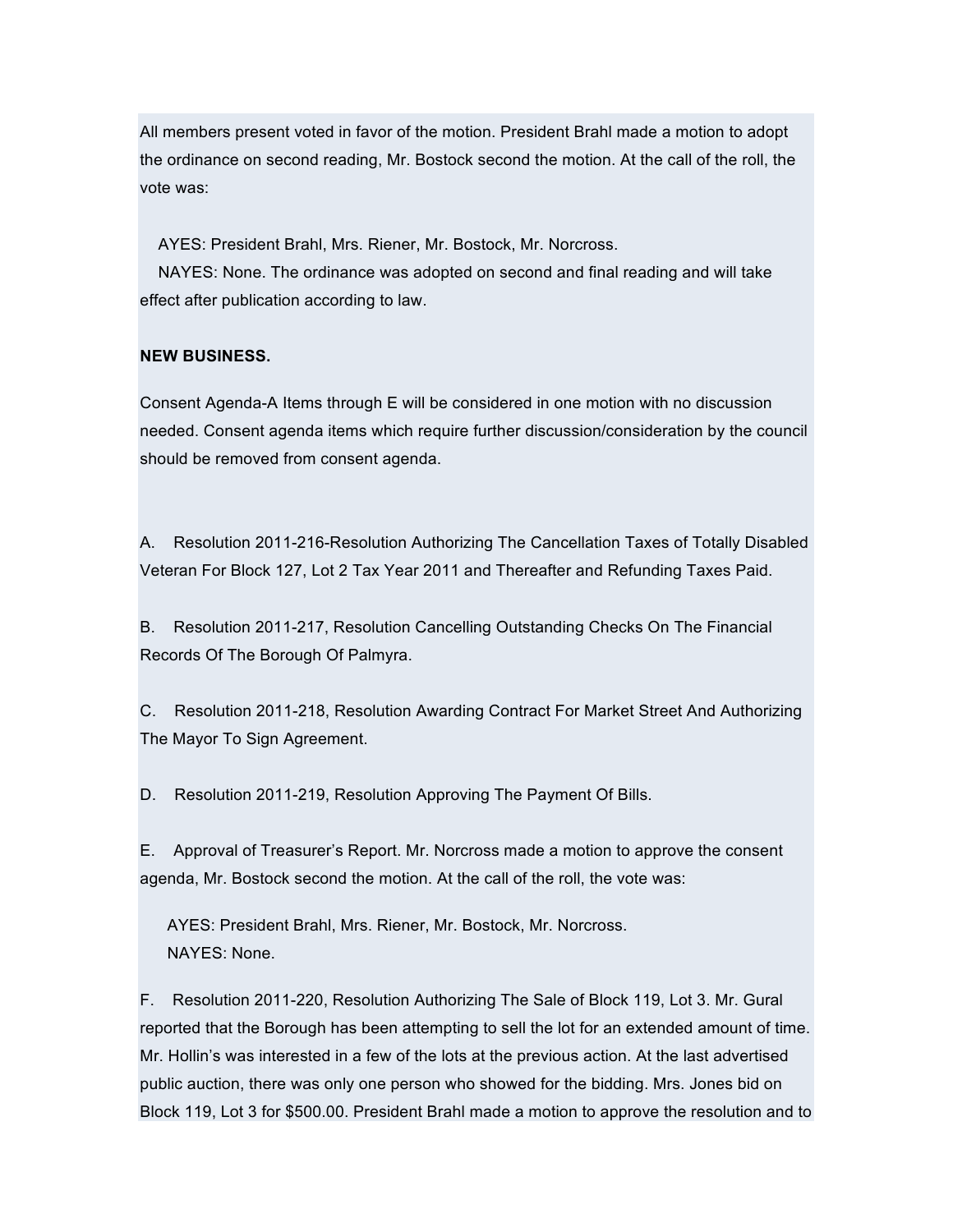authorize Mr. Rosenberg to transfer the deed to Mrs. Jones for St. Paul's Church as she has requested. Mr. Rosenberg recommended that the resolution state Mrs. Jones intent to assign her interest to the church, Mr. Norcross second the motion. At the call of the roll, the vote was:

AYES: President Brahl, Mrs. Riener, Mr. Bostock, Mr. Norcross. NAYES: None

G. Resolution 2011-221, Resolution Appointing A Deputy Clerk. Mayor Scheffler recommend that John Gural be appointed deputy clerk with no additional salary until December 31, 2011. Mrs. Riener made a motion to approve the resolution, President Brahl second the motion. All members present voted in favor of the motion.

H. Resolution 2011-222, Resolution In Support Of A Grant Application For Pedestrian Crossing At Cinnaminson Avenue (CR607) and West Charles Street. Chief Pearlman explained that he was working on obtaining a grant for the pedestrian crossing at Cinnaminson Avenue and West Charles Street. Mr. Norcross discussed that the engineers had made the recommendation a few years ago. Mr. Norcross made a motion to approve the resolution, President Brahl second the motion. All members present voted in favor of the motion.

I. Resolution 2011-223, Resolution of the Borough of Palmyra Pursuant To Ordinance 2011-30 Establishing Policies, Procedures, Rules And Regulations For The Community Center. This resolution is in addition to the ordinance for the center. President Brahl made a motion to approve the resolution, Mr. Norcross second the motion. At the call of the roll, the vote was:

AYES: President Brahl, Mrs. Riener, Mr. Bostock, Mr. Norcross. NAYES: None

J. Resolution 2011-224, Resolution Authorizing Transfers In The 2011 Budget. President Brahl made a motion to approve the resolution, Mr. Norcross second the motion. At the call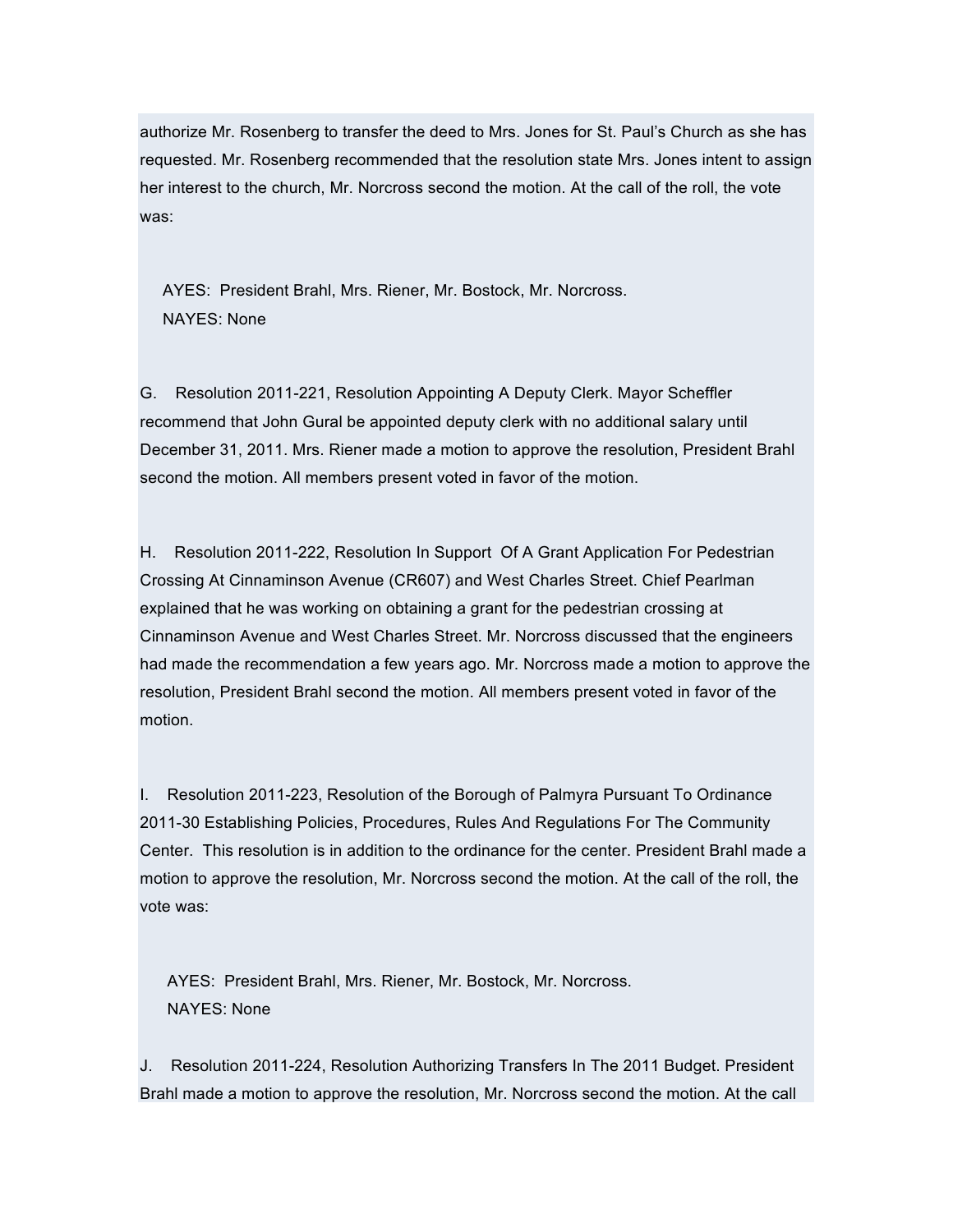of the roll, the vote was:

AYES: President Brahl, Mrs. Riener, Mr. Bostock, Mr. Norcross. NAYES: None.

## **DISCUSSSION ITEMS.**

A. Ad-Hoc- Mr. May reported that materials have been submitted to Mr.Rosenberg for review from the committee and that the next meeting will be in January.

B. Ethel Hardy Park. - Mayor Scheffler requested that this discussion be held until the next meeting.

C. Trash Collection Contract- Mr. Gural discussed that in an effort to save money the Borough had signed a three year contract with Waste Management with a five year option. The cost for the year 2012 will be \$256,200.00 with collection twice in the summer months and once in the winter months. The price is a 3% increase and that council needs to review going to one day a week all day for savings of about \$20,000. Mrs. Riener discussed that with recycling; many residents only place trash out one day a week now. Mr. Norcross explained that many surrounding towns already have one day a week pick up and that the residents learn to adjust. Mr. Gural informed council that they are also looking to change the one day a week to Wednesday for the entire town. Mr. Bostock inquired if the original RFP if there was an option to change to one day for the entire town? Mr. Rosenberg explained that the specifications for waste removal are dedicated by the state and that the original contract can be amended with a change order. Mr. Gural discussed that Riverton was approached a few years ago about shared trash services, but there was not enough cost savings for either town. President Brahl discussed that the Borough needs every extra funding and that he recommends changing to one day a week trash pickup.

Resolution 2011-225, Resolution of the Borough of Palmyra Authorizing A Change Order To The Waste Management Contract. President Brahl made a motion to approve the resolution with option 7 of the contract for Palmyra Borough to have trash pick-up one day a year for the entire year of 2012, Mr. Norcross second the motion. At the call of the roll, the vote was:

AYES: President Brahl, Mrs. Riener, Mr. Bostock, Mr. Norcross. NAYES: None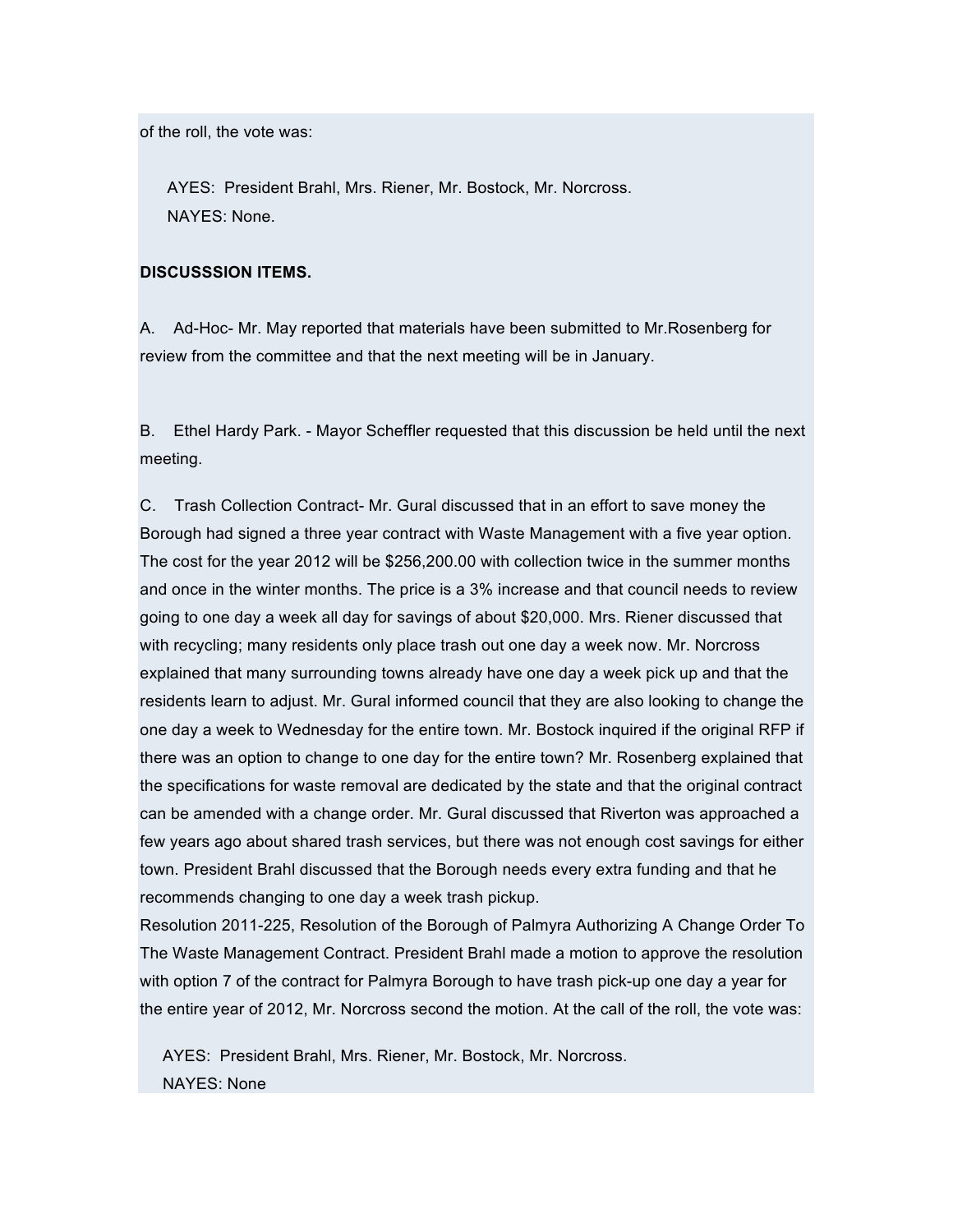D. MACCE-Mr. Gural explained that this program was for trash removal from condo's and apartments. There are several towns in the county that are part of this service. It is part of a joint purchasing program. The program is another option for council to review for trash removal at the Harbour. Mr. Gural is requesting permission from council to have conversations with the joint program about Palmyra's interest. President Brahl made a motion to allow Mr. Gural to hold discussions concerning the MACCE program, Mr. Norcross second the motion. All members present voted in favor of the motion.

E. Police Storage Shed. Mayor Scheffler requested that this matter be held until the next regular meeting.

### **COMMITTEE REPORTS.**

Mrs. Riener inquired about the status of the sign ordinance? Mr. Bostock replied that the committee is waiting to hear back from business community on their input. The report will be forwarded as soon as possible. Mr. Fratto replied that it should be completed by January. President Brahl requested that the intersection of Highland and Morgan Avenue be listed on the next meeting's agenda. Chief Pearlman explained that they have already requested assistance from the county highway department. The county is currently short of help on traffic control and that the traffic lights are controlled by the Light Rail. The Chief recommended making the light an active light to help with the traffic control. Chief Pearlman will review the intersection and talk to the county for reporting at the next regular meeting. Mr. Gural discussed that employees as part of the old handbook would receive permission to carry over vacation time from year to year from their committee chairman. Mr. Gural recommended that administration should be given the authority with the consent of council. Mr. Norcross suggested that carried over vacation time, be used by April 1st. President Brahl explained that the employees are not taking vacation time because they want to carry the time, they do not want to leave the Borough in a lurch. Mr. Norcross made a motion to allow the administrator to review the vacation time and also to allow current employees to carry their time this year, President Brahl second the motion. All members present voted in favor of the motion.

Mr. Gural inquired about council's recommendations for the use of Borough Hall and if the groups that are currently using the facility should be moved over to the community center. Mayor Scheffler recommends that due to energy conservation and security the groups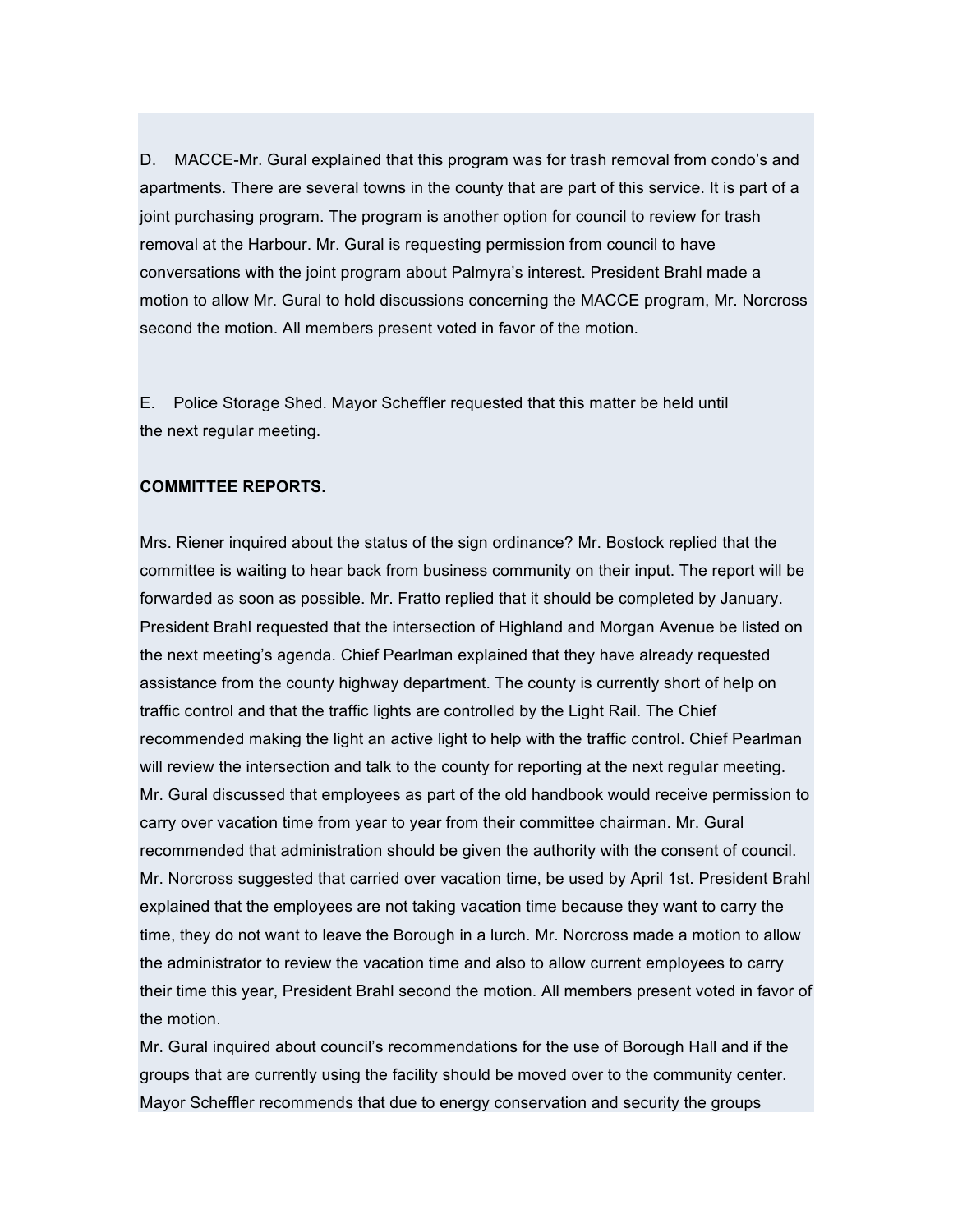should meet at the community center. Chief Pearlman agreed and that the center has more security and cameras.

President Brahl reported that he had met with Stephen Schwering and other students at the school and they are looking over the old ordinances of the Borough to help locate some of them that need removing. The group will write up recommendations for council.

Mrs. Lewis reported that the auditors are in the Borough and will return in February. The departments are submitting their budgets to Mr. Gural.

Mr. Gural discussed that he is working on insurance with the JIF and is attempting to get the needs of the Borough met.

Mr. Norcross informed council that the concession stand is closed for the season and that he will have a full report for council in January. Mr. Norcross thanked Mrs. Riener for help with Santa and Christmas at the community center. Mr. Norcross and the public events committee is looking for people to help set up and work at the public events. There will be no brush pick up this time of year and public works is busy collecting the leaves.

Mr. Bostock reported that the Construction Official is on vacation, so there is no report this evening. The BID is meeting this Wednesday.

Mr. Gural reported on the police negotiations and that as soon as the contract is ready, he will make a full report to council.

Mr. Schwering thanked President Brahl for attending the meeting about youth in government and that there is a Holiday Concert at 7pm also that winter sports are starting at the high school.

## **Public Comment.**

Mr. Bostock made a motion to open the public portion, Mrs. Riener second the motion. All members present voted in favor of the motion.

Mrs. Jones-discussed that the seniors have a hard time crossing Cinnaminson Avenue and that there needs to be bell on the train gates so that blind residents also know that a train is approaching or that the gates are down. Chief Pearlman informed Mrs. Jones and council that the police department does offer to citizens a form to file out that stays on file about their various disabilities, so that an officer can help if necessary. Mrs. Jones explained that seniors also do not have their leaves rake in time for the public works truck to pick up and that many have to wait for someone to do it for them. Mr. Norcross explained that there is a calendar for each season on the website and that with the cuts in labor at public works, it is difficult to get all of the work completed. The public works department has to follow a